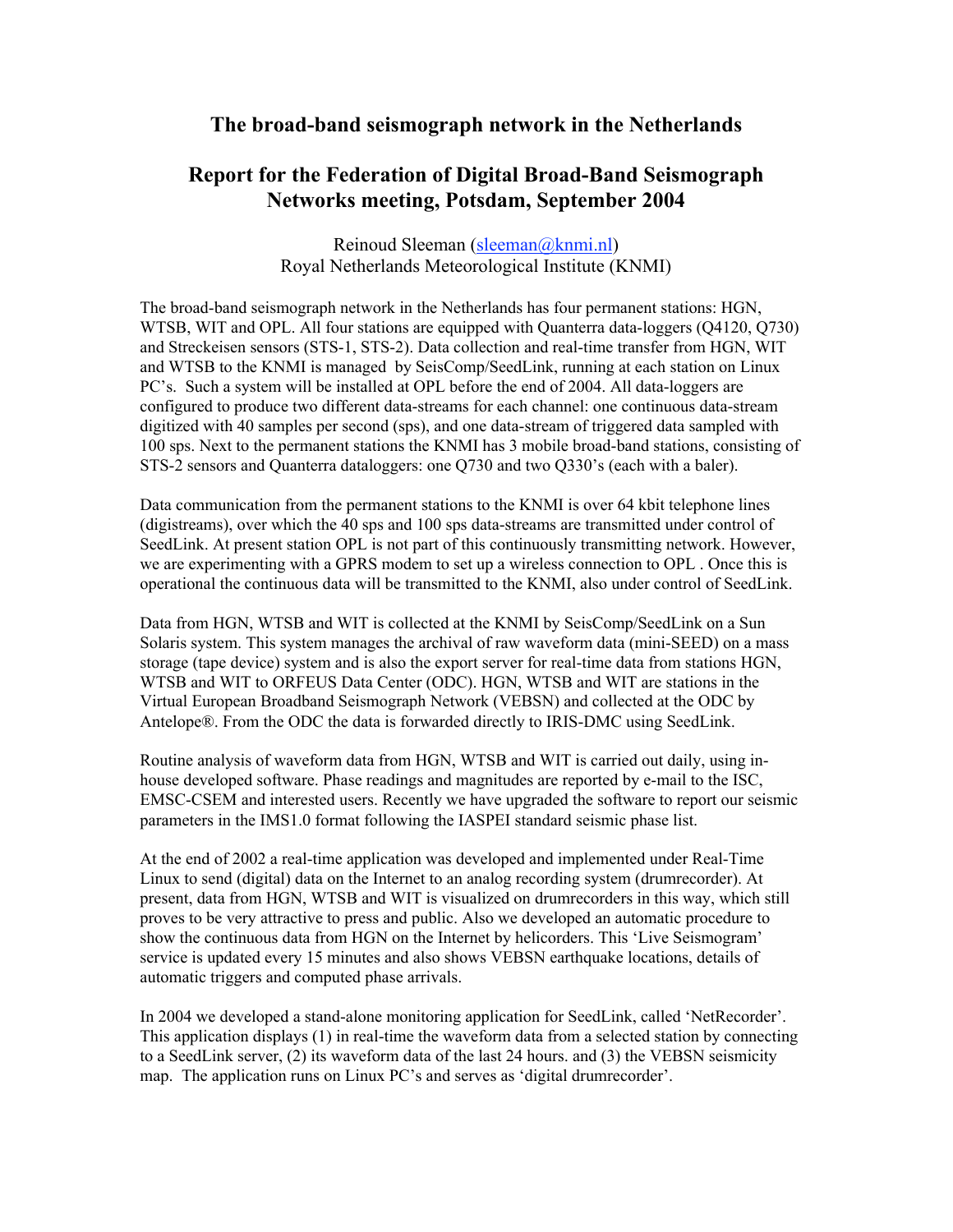*Table 1: BB stations in the Netherlands. Stations HGN, WTSB and WIT are international station codes, which are registered at the NEIC, and have assigned the FDSN network code NL. The code OPL is not registered.*

| <b>Code</b> | <b>Name/Location</b> | Start date       | <u>Lonaitude</u> | Latitude            | <b>System</b> |
|-------------|----------------------|------------------|------------------|---------------------|---------------|
|             |                      |                  |                  |                     |               |
| HGN         | <b>Heimansgroeve</b> | <b>Feb. 1993</b> | 5.9317           | 50.7640 04120/STS-1 |               |
| WIT         | <b>Witteveen</b>     | <b>Feb. 1994</b> | 6.6695           | 52.8135 0730/STS-1  |               |
| <b>WTSB</b> | <b>Winterswijk</b>   | <b>Feb. 2000</b> | 6.7989           | 51.9663 04120/STS-2 |               |
| 0PL         | <b>Oploo</b>         | Sep. 1998        | 5.8121           | 51.8888 04120/STS-2 |               |



*Figure 1: Infrastructure of the Netherlands BB network.*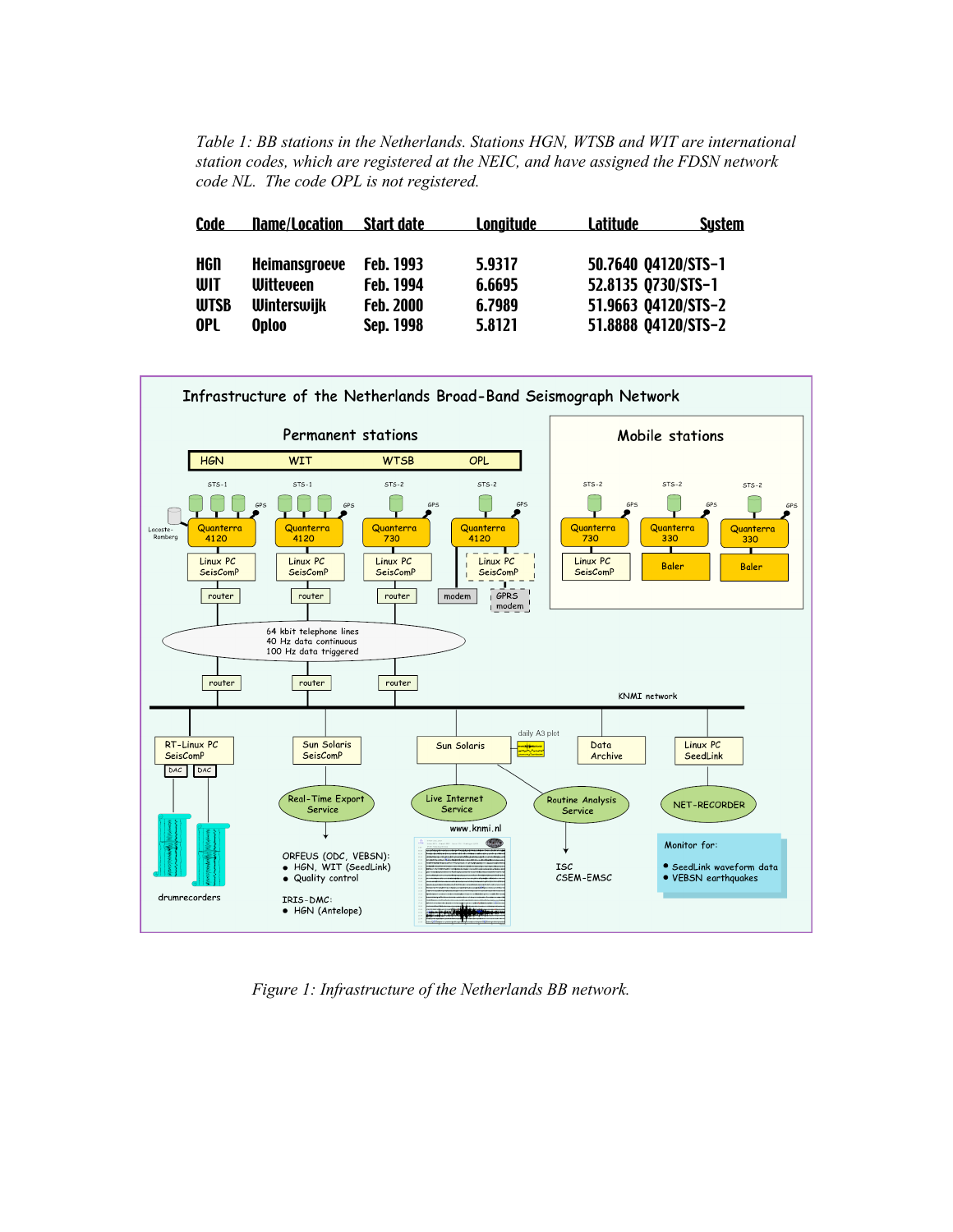